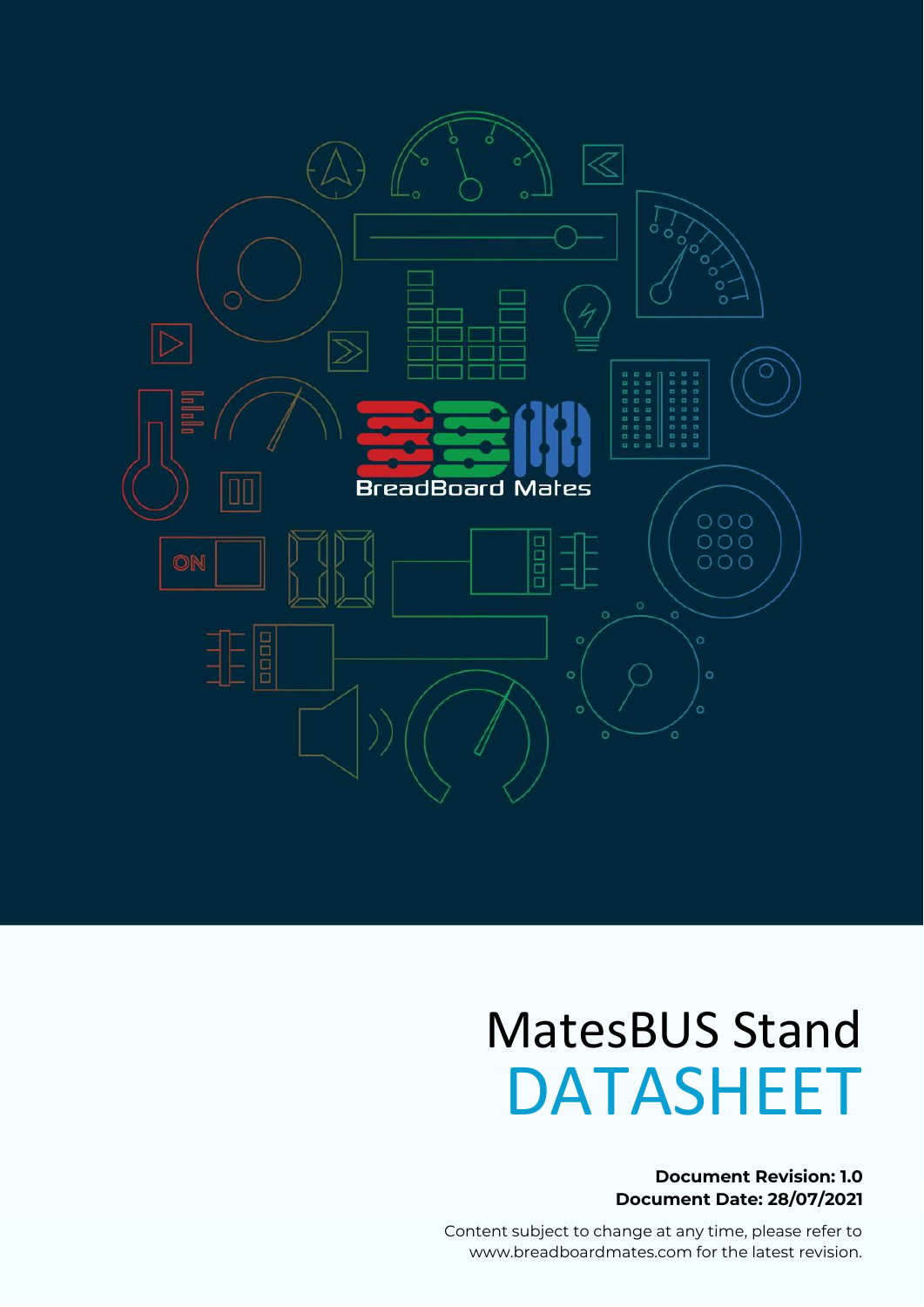

# **Table of Contents**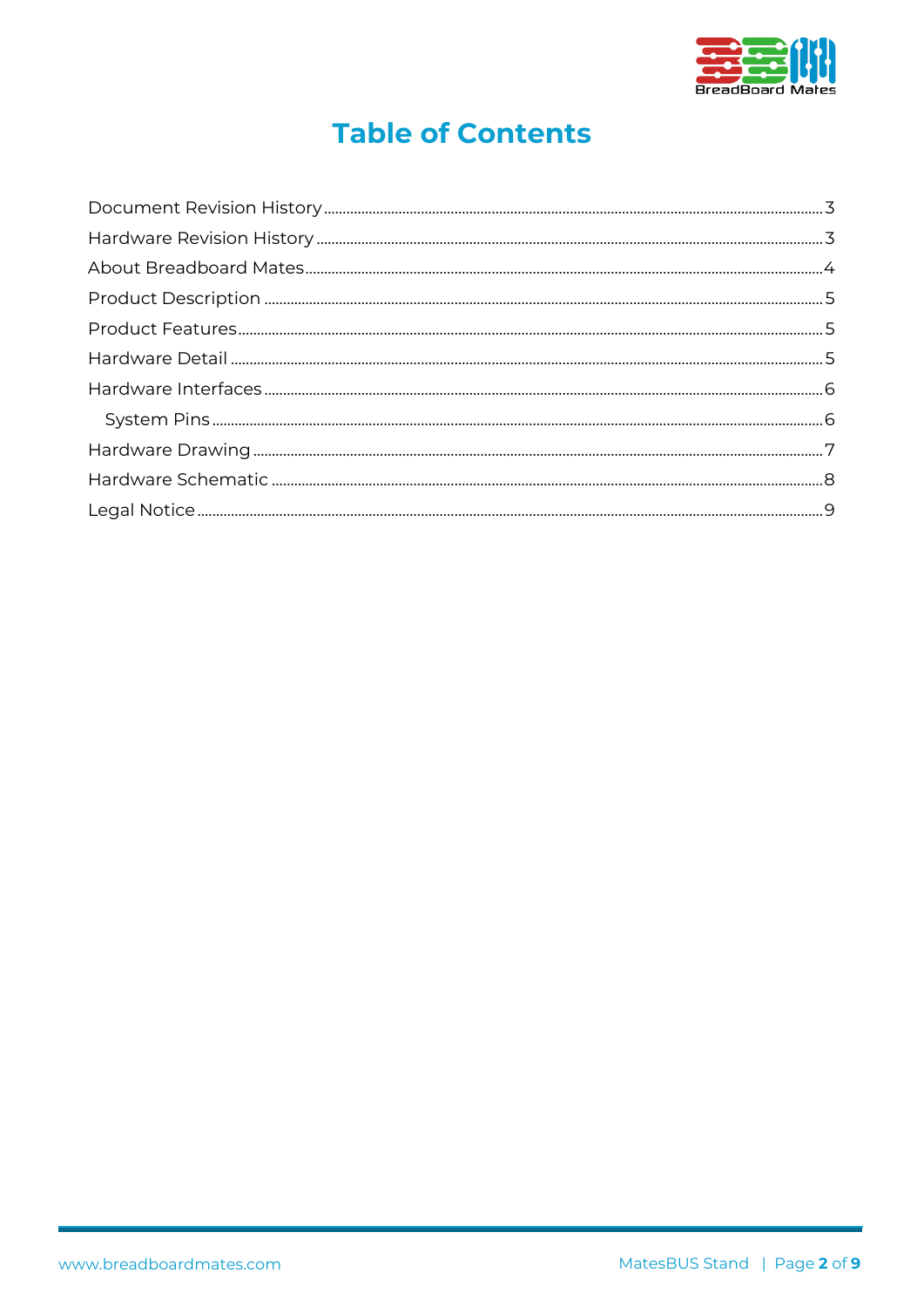

# <span id="page-2-0"></span>**Document Revision History**

| <b>Revision Number</b> | <b>Date</b> | <b>Description</b>       |
|------------------------|-------------|--------------------------|
|                        | 07/07/2021  | Initial Draft            |
| 0.2                    | 19/07/2021  | <b>Formatting Update</b> |
|                        | 28/07/2021  | Initial Public Release   |
|                        |             |                          |

# <span id="page-2-1"></span>**Hardware Revision History**

| <b>Revision Number</b> | <b>Date</b> | <b>Description</b>                               |
|------------------------|-------------|--------------------------------------------------|
|                        | 08/03/2021  | Initial Revision                                 |
|                        | 03/05/2021  | MatesBUS Header footprint<br>modification to PCB |
|                        |             |                                                  |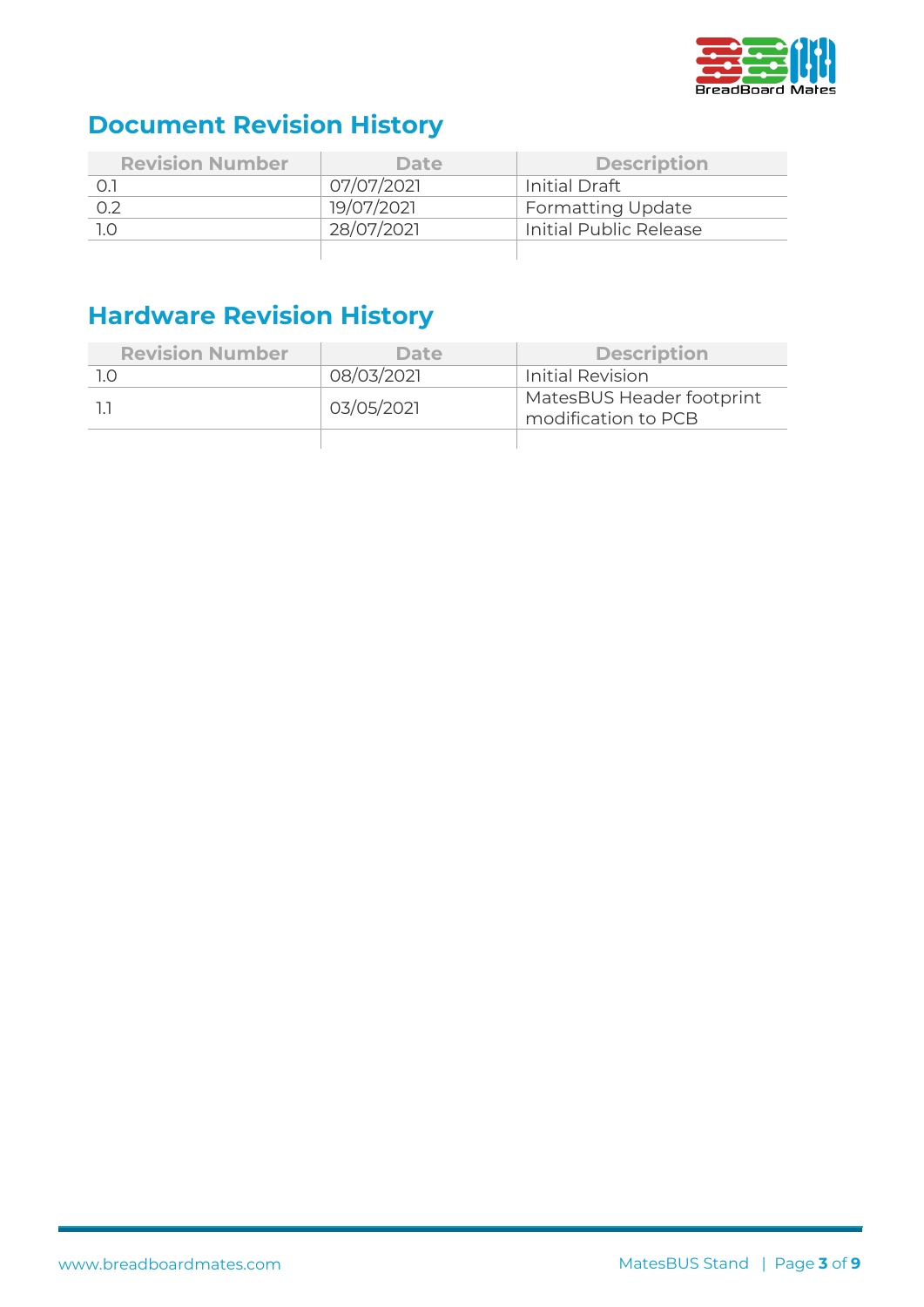

# <span id="page-3-0"></span>**About Breadboard Mates**

Breadboard Mates (aka BBM) is an Australian start-up company and was established in 2020 with the aim to bring breadboard friendly display products to the market, cutting down the time and components required to develop or experiment with electronics.

Hobbyist to Professional, BBM products can be utilised for development or education or anything in between. Development of projects / applications is made incredibly easy with the help of the revolutionary Mates Studio IDE.

The Mates Studio IDE is unlike any other, it offers 4 different programming methods with interchangeable pages and widgets, and helps speed up development for stand alone, host driven or PC tethered applications.

Breadboard Mates is constantly working on new product ideas, so keep a watch on the breadboardmates.com website for new product releases.



TIMI-96 connected to the MatesBUS Stand. (TIMI-96 is not included with the stand)

**Note:** Production Stands will be branded with BBM Logo on the front.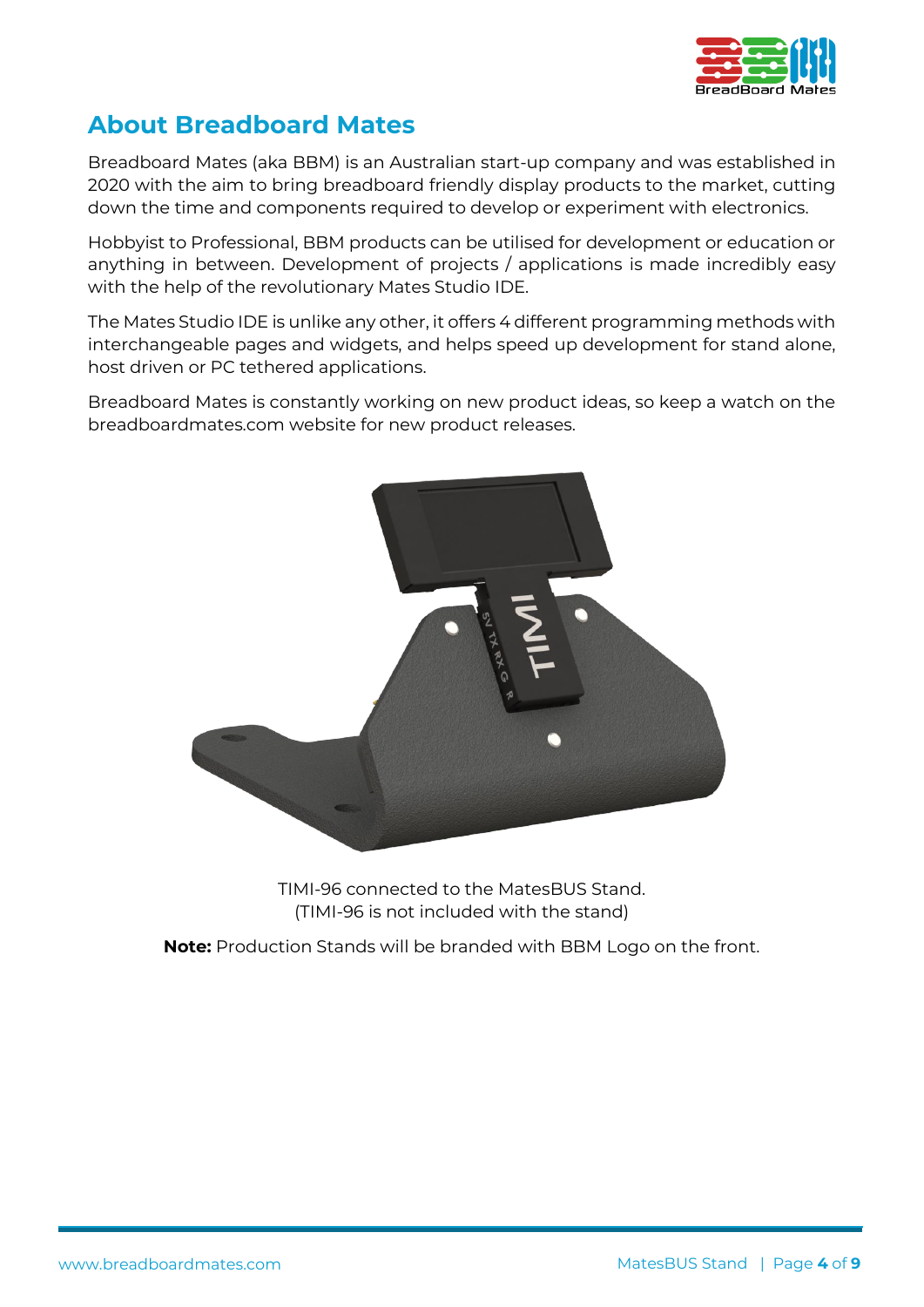

# <span id="page-4-0"></span>**Product Description**

BBM-MatesBUS-Stand (ref. MatesBUS Stand) is an aluminium stand with integrated PCB designed to provide a base platform for MatesBUS based products such as TIMI-96, for development or showcasing.

### <span id="page-4-1"></span>**Product Features**

The MatesBUS Stand offers a simple connection for a MatesBUS compatible device, such as the TIMI-96, and eases development by propping the MatesBus compatible device up on an angle (35 degrees off vertical), aiding development when the device is situated on a desk or bench.

The MatesBUS Stand breaks out the 10 signals found on the MatesBUS interface, into 2 separate 5-pin headers, one out of each side of the stand itself. This allows easy connections to the BBM Programmer for programming the connected module (such as the TIMI-96). The headers are also easy to attach jumper wires to other devices or a Host, which can then be situated on a Breadboard or direct, somewhere beside or behind the stand itself.

## <span id="page-4-2"></span>**Hardware Detail**

The MatesBUS Stand utilises the BBM MatesBus, which is a unique interface pinout designed to be simple and easy to use.

The MatesBus is made up of 2 rows of 5 pins, 0.1" (2.54mm) pitch, spaced 0.3" (7.62mm) apart, ideal for direct plug into a breadboard, or compatible adaptor or development board.

On the base of the MatesBUS stand are 4 mounting holes, which can be used to fasten the stand down as required.

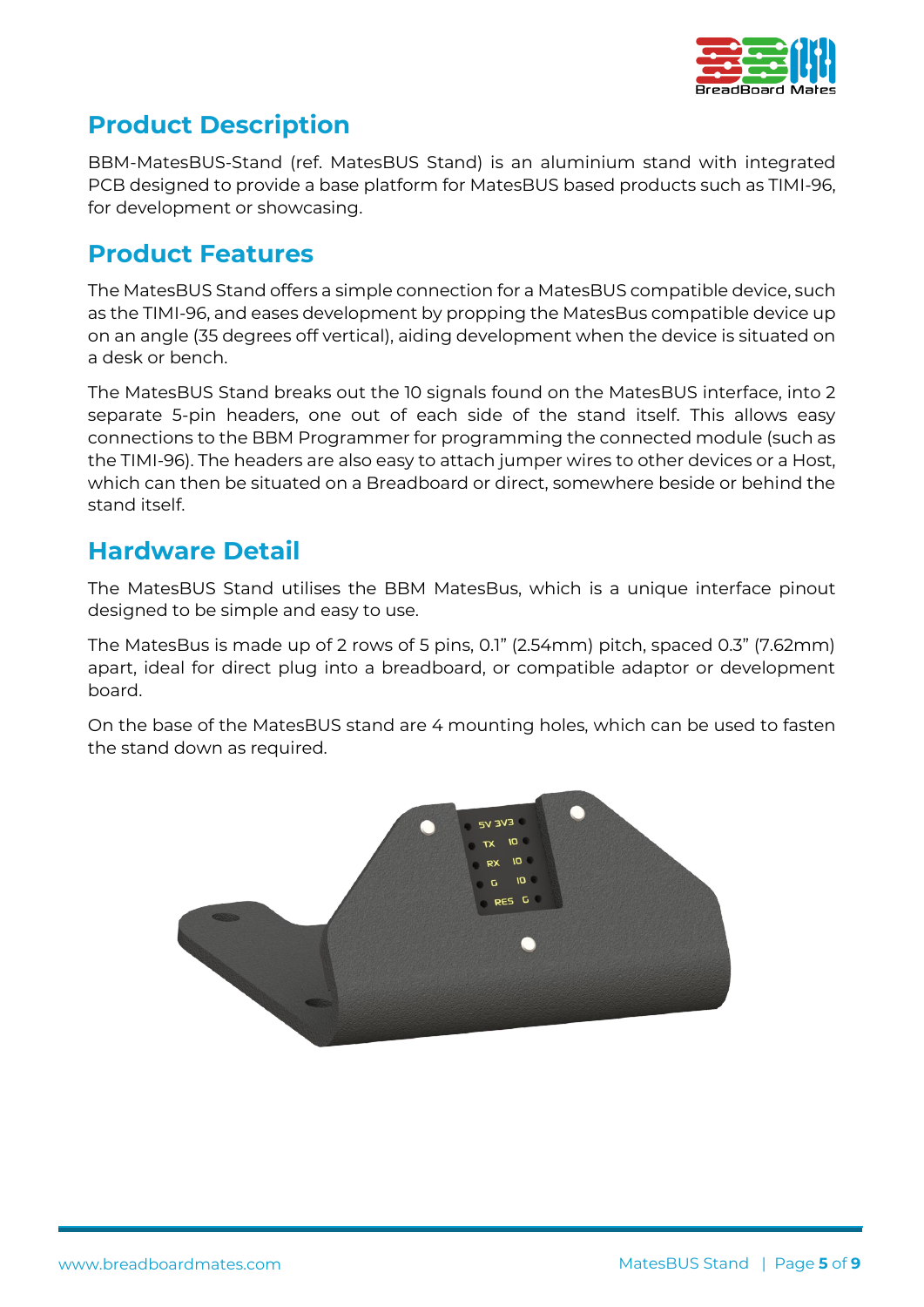

# <span id="page-5-0"></span>**Hardware Interfaces**

The MatesBUS Stand offers up connections to all 10 of the MatesBUS interface, to 2 different 5-way connectors, one out each side of the stand. There are no electronics as such on the board, it is simply a breakout, so the pins found are a mirror of the MatesBUS pins themselves.

#### <span id="page-5-1"></span>**System Pins**

#### **+5V** (Device Supply Voltage)

MatesBUS supply voltage pin. This pin supplies the MatesBUS with 5VDC from the 5V side header (H4)

#### **GND** (Module Ground)

Device ground pin. One GND pin is found on each H3 and H4 side headers.

#### **TX** (Serial UART Transmit - MatesBUS)

TX of the MatesBUS connects to RX of the Host board (or BBM Programmer), this is the 3.3V Asynchronous Serial UART Transmit for communications between the device connected to the MatesBUS headers and the Host. Connects to the TX on the side Header H4.

#### **RX** (Serial UART Receive - MatesBUS)

RX of the MatesBUS connects to TX of the Host board (or BBM Programmer), this is the 3.3V Asynchronous Serial UART Receive for communications between the device connected to the MatesBUS headers and the Host. Connects to the RX on the side Header H4.

#### **RESET** (MatesBUS Reset)

This pin is primarily connected to the BBM-Programmer, for programming the connected MatesBUS device, such as the TIMI-96. It can also be connected to a Host, making it possible for the Host to initiate a reset of the MatesBUS device as required. This pin is found on the side Header H4.

#### **3V3** (3.3V Output)

This pin is the 3.3V output (where applicable) from the connected MatesBUS product (such as the TIMI-96), and offers 3.3V output for the User to power sensors etc. The availability and capability of this pin is purely dependant on what MatesBUS device is connected to the stand.

#### **GPIO** (GPIO Pins)

These GPIO pins are break-outs of the GPIO pins found on the connected MatesBUS product. The naming is left simply as GPIO, as the naming of the GPIO could change depending on what MatesBUS device is connected. Please refer to the MatesBUS product datasheet that is connected to determine the GPIO availability or capability. Not all GPIO pins may be used.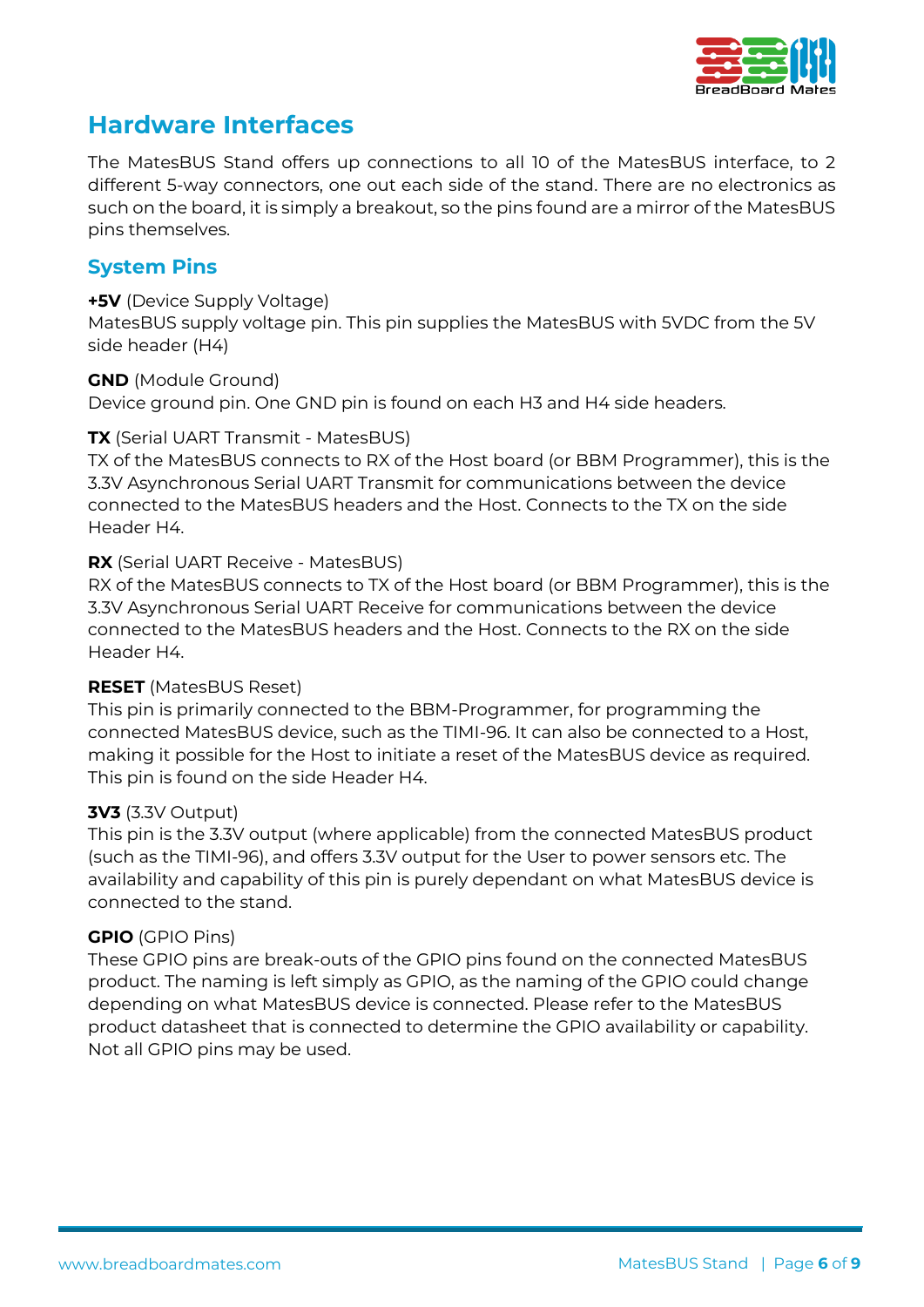

# **Hardware Drawing**

<span id="page-6-0"></span>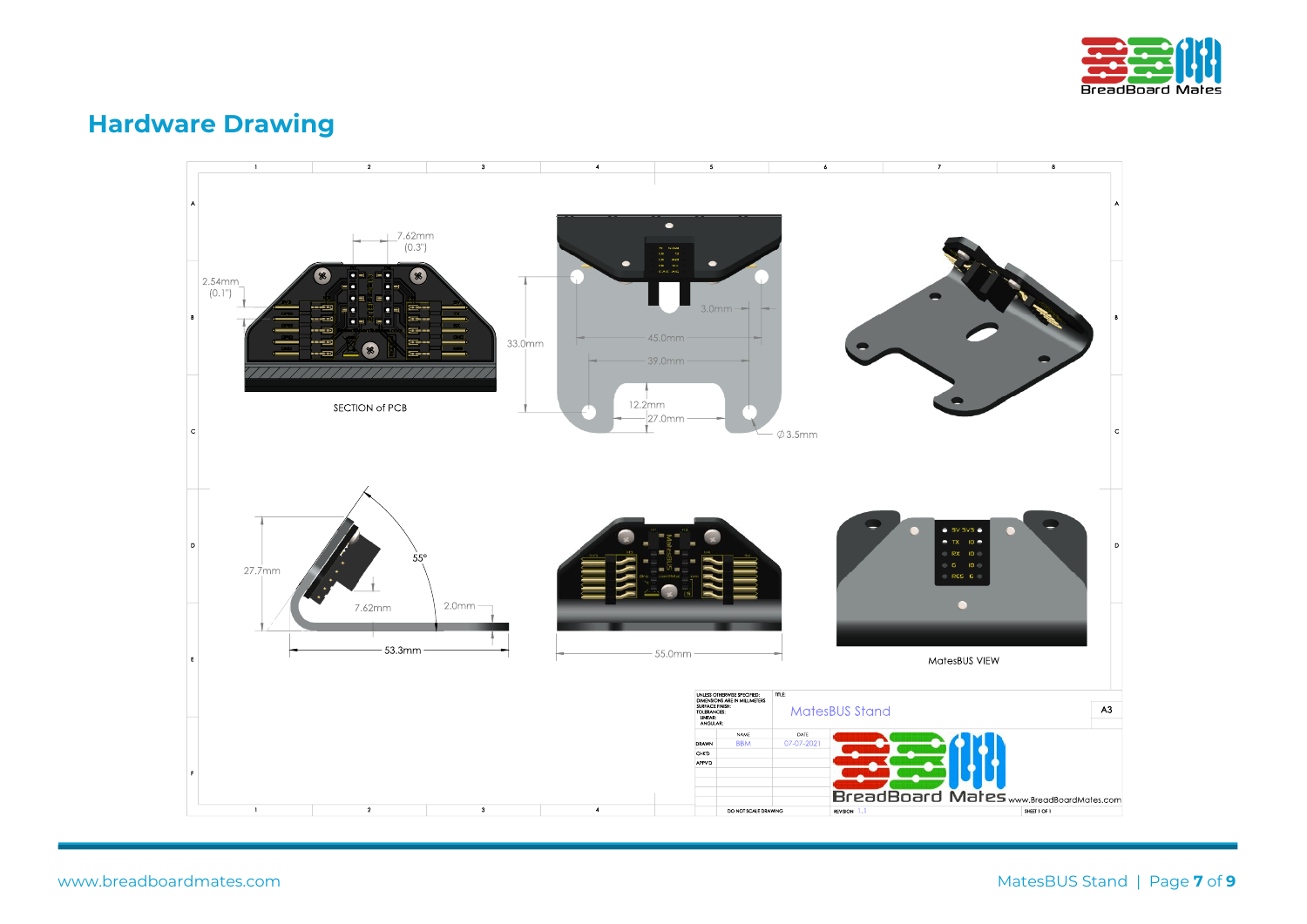

### **Hardware Schematic**

<span id="page-7-0"></span>